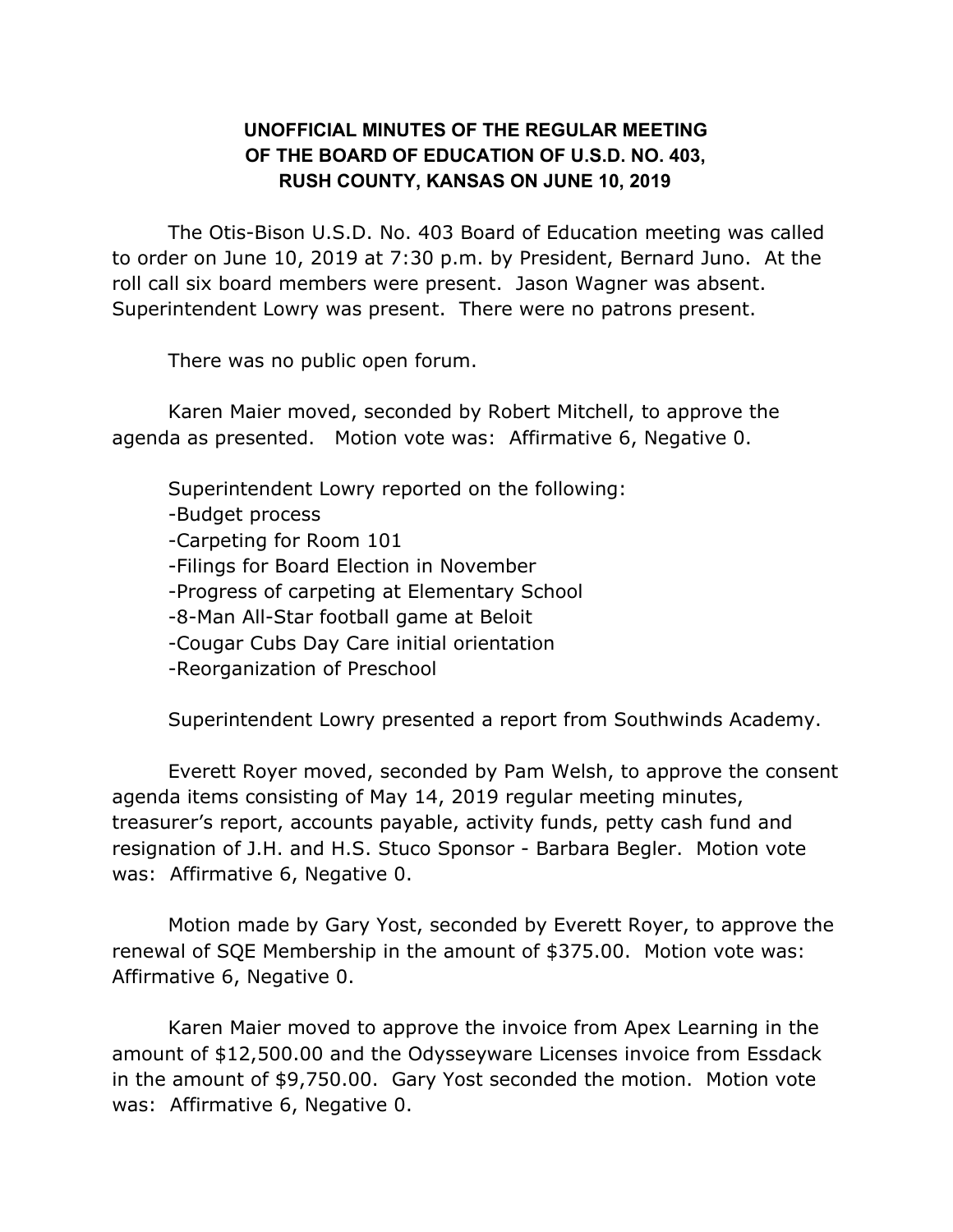Motion made by Gary Yost, seconded by Pam Welsh, to approve the Bison Recreation Lease in the amount of \$1.00. Motion vote was: Affirmative 6, Negative 0.

Motion made by Everett Royer, seconded by Robert Mitchell, to change the July Board meeting date from July 8, 2019 to July 15, 2019 at 7:30 p.m. Motion vote was: Affirmative 6, Negative 0.

Gary Yost moved, seconded by Karen Maier, to have a special meeting on June 26, 2019 at 7:00 a.m. Motion vote was: Affirmative 6, Negative 0.

Motion made by Everett Royer, seconded by Gary Yost, to approve the quote from Houghton Mifflin Harcourt for HMH Journeys K-6 curriculum at the cost of \$25,511.20. Motion vote was: Affirmative 6, Negative 0.

Motion made by Karen Maier, seconded by Robert Mitchell, to approve allowing Mr. Highfill to either dispose of or sell the technology items as presented. Motion vote was: Affirmative 6, Negative 0.

Gary Yost moved, seconded by Pam Welsh, to approve the bid from Quality Glass for windows and door replacement at the cost of \$8,484. Motion vote was: Affirmative 6, Negative 0.

Gary Yost moved, seconded by Robert Mitchell, to approve the consulting contract from Education First, LLC for the 2019-2020 school year. Motion vote was: Affirmative 6, Negative 0.

Motion made by Everett Royer, seconded by Robert Mitchell, to approve the 2019-2020 fleet service proposal from White's Garage. Motion vote was: Affirmative 6, Negative 0.

Bernard Juno moved, seconded by Gary Yost, to go into executive session for ten (10) minutes with the board and Superintendent Lowry to discuss Classified and Certified staff resignations and Supplemental contracts, pursuant to the non-elected personnel exception under the KOMA and that we return to open session in the boardroom at 8:06 p.m. Motion vote was: Affirmative 6, Negative 0.

The meeting was resumed at 8:06 p.m.